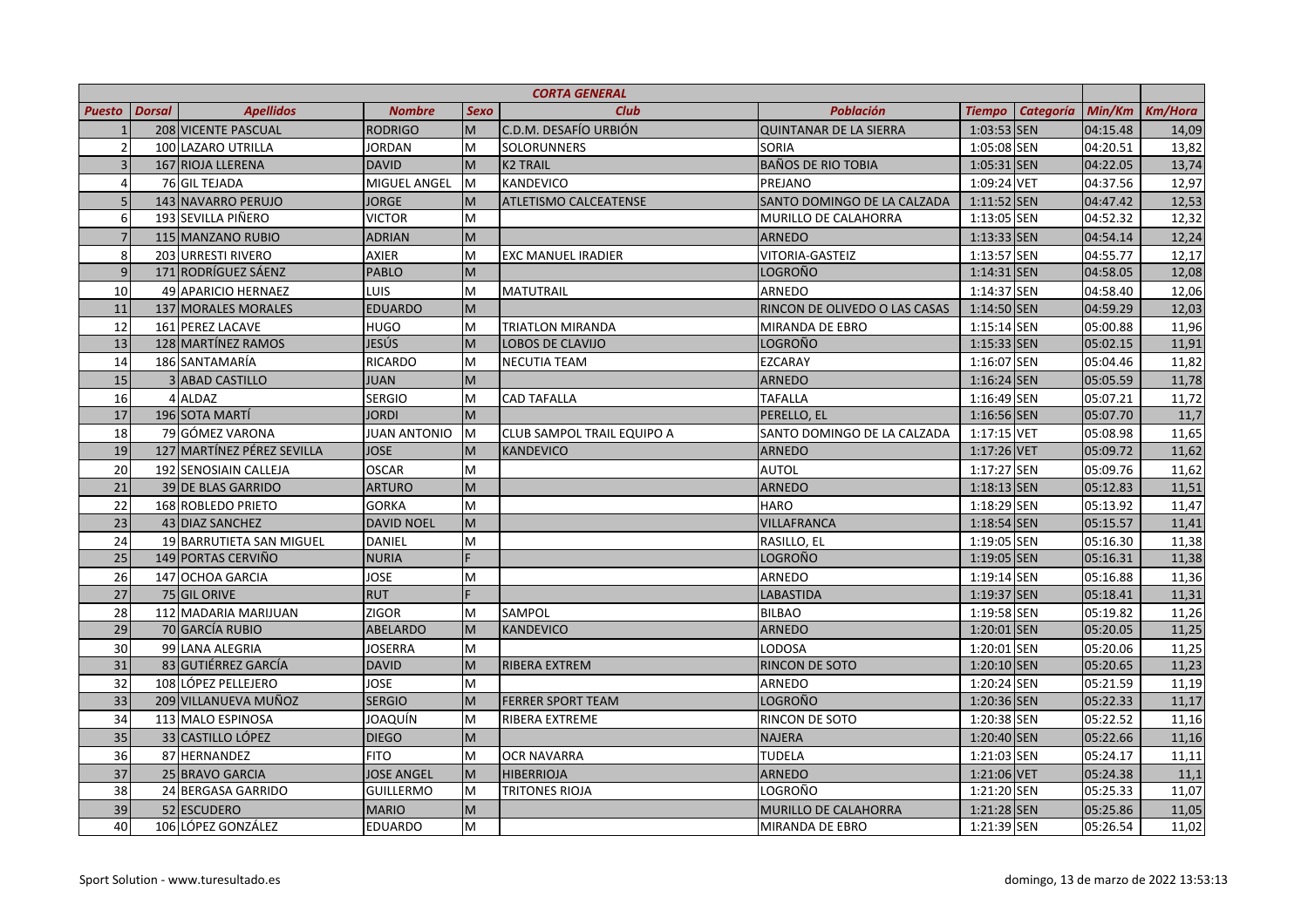|               | <b>CORTA GENERAL</b> |                             |                    |                                                                                                            |                                   |                             |               |                  |          |                |
|---------------|----------------------|-----------------------------|--------------------|------------------------------------------------------------------------------------------------------------|-----------------------------------|-----------------------------|---------------|------------------|----------|----------------|
| <b>Puesto</b> | <b>Dorsal</b>        | <b>Apellidos</b>            | <b>Nombre</b>      | <b>Sexo</b>                                                                                                | <b>Club</b>                       | <b>Población</b>            | Tiempo        | <b>Categoría</b> | Min/Km   | <b>Km/Hora</b> |
| 41            |                      | 31 CAPOROSSI                | <b>AINHOA</b>      |                                                                                                            | <b>INDAMENDI</b>                  | <b>ZUMAIA</b>               | 1:21:59 SEN   |                  | 05:27.88 | 10,98          |
| 42            |                      | 181 SAENZ SAEZ              | <b>ANTONIO</b>     | M                                                                                                          | <b>KANDEVICO</b>                  | ARNEDO                      | 1:21:59 VET   |                  | 05:27.89 | 10,98          |
| 43            |                      | 111 LOZANO OLARTE           | <b>JAVIER</b>      | $\mathsf{M}% _{T}=\mathsf{M}_{T}\!\left( a,b\right) ,\ \mathsf{M}_{T}=\mathsf{M}_{T}\!\left( a,b\right) ,$ |                                   | LOGROÑO                     | 1:22:07 SEN   |                  | 05:28.46 | 10,96          |
| 44            |                      | 105 LÓPEZ GONZÁLEZ          | <b>DIEGO</b>       | M                                                                                                          |                                   | LOGROÑO                     | 1:22:24 SEN   |                  | 05:29.59 | 10,92          |
| 45            |                      | 12 ARANSAY MARTINEZ         | <b>OSCAR</b>       | M                                                                                                          | <b>CLUB SAMPOL TRAIL EQUIPO B</b> | SANTO DOMINGO DE LA CALZADA | 1:22:43 SEN   |                  | 05:30.85 | 10,88          |
| 46            |                      | 211 YOUSEFI                 | <b>ASAAD</b>       | M                                                                                                          |                                   | LOGROÑO                     | 1:22:49 SEN   |                  | 05:31.26 | 10,87          |
| 47            |                      | 64 GARCIA CRISTOBAL         | <b>DAVID</b>       | M                                                                                                          | <b>360 RUNNERS</b>                | <b>MURILLO DE CALAHORRA</b> | 1:23:00 SEN   |                  | 05:31.98 | 10,84          |
| 48            |                      | 176 RUIZ PEÑALVA            | <b>SERGIO</b>      | M                                                                                                          |                                   | <b>AUTOL</b>                | 1:23:03 SEN   |                  | 05:32.16 | 10,84          |
| 49            |                      | 146 NÚÑEZ HERRERA           | ANGEL              | M                                                                                                          |                                   | MIRANDA DE EBRO             | $1:23:12$ SEN |                  | 05:32.78 | 10,82          |
| 50            |                      | 158 PEÑA DE BLAS            | <b>PEDRO</b>       | M                                                                                                          |                                   | <b>SORIA</b>                | 1:23:30 VET   |                  | 05:33.94 | 10,78          |
| 51            |                      | 16 ARNEDO PÉREZ             | <b>DIEGO</b>       | M                                                                                                          |                                   | <b>CASCANTE</b>             | 1:23:40 SEN   |                  | 05:34.63 | 10,76          |
| 52            |                      | 205 USOBIAGA EGUSKIZA       | <b>MIKEL</b>       | M                                                                                                          |                                   | ARRASATE / MONDRAGON        | 1:23:46 SEN   |                  | 05:35.04 | 10,75          |
| 53            |                      | 123 MARTINEZ DE QUEL        | <b>ALVARO</b>      | M                                                                                                          |                                   | <b>ARNEDO</b>               | 1:23:55 SEN   |                  | 05:35.63 | 10,73          |
| 54            |                      | 180 SAENZ                   | <b>JAVIER</b>      | M                                                                                                          |                                   | DONOSTIA-SAN SEBASTIAN      | 1:23:55 SEN   |                  | 05:35.63 | 10,73          |
| 55            |                      | 60 FERNANDEZ VELILLA        | <b>ORLANDO</b>     | M                                                                                                          |                                   | <b>GETAFE</b>               | 1:24:00 SEN   |                  | 05:35.99 | 10,71          |
| 56            |                      | 107 BERNA MARTINEZ          | <b>JUAN LUIS</b>   | M                                                                                                          | TEAM RUNNING DESTROYER            | SORIA                       | 1:24:21 SEN   |                  | 05:37.39 | 10,67          |
| 57            |                      | 46 ECHARRI LOPEZ            | <b>CARLOS</b>      | M                                                                                                          |                                   | <b>ANDOSILLA</b>            | 1:24:37 SEN   |                  | 05:38.41 | 10,64          |
| 58            |                      | 110 LORENTE ARNEDO          | <b>ALBERTO</b>     | M                                                                                                          |                                   | MURILLO DE CALAHORRA        | 1:24:37 SEN   |                  | 05:38.41 | 10,64          |
| 59            |                      | 124 MARTÍNEZ DE QUEL PÉREZ  | <b>OSCAR</b>       | M                                                                                                          |                                   | <b>ARNEDO</b>               | 1:24:52 SEN   |                  | 05:39.44 | 10,61          |
| 60            |                      | 154 OZCOIDI BARRIO          | <b>MIKEL</b>       | M                                                                                                          |                                   | DONOSTIA-SAN SEBASTIAN      | 1:24:53 SEN   |                  | 05:39.47 | 10,6           |
| 61            |                      | 174 RUIZ GRACIA             | <b>DANIEL</b>      | M                                                                                                          |                                   | <b>ARNEDO</b>               | $1:25:10$ VET |                  | 05:40.61 | 10,57          |
| 62            |                      | 97 LA ORDEN ALVAREZ         | <b>MARIANO</b>     | M                                                                                                          | C.D.M. DESAFÍO URBIÓN             | SORIA                       | 1:25:35 SEN   |                  | 05:42.27 | 10,52          |
| 63            |                      | 62 FOCSEC                   | <b>ILIE</b>        | M                                                                                                          |                                   | MURILLO DE CALAHORRA        | 1:25:53 SEN   |                  | 05:43.48 | 10,48          |
| 64            |                      | 71 GARDE SÁENZ              | <b>ADRIAN</b>      | M                                                                                                          | <b>RIBERA EXTREME</b>             | RINCON DE SOTO              | 1:26:08 SEN   |                  | 05:44.48 | 10,45          |
| 65            |                      | 74 GIL AZPELETA             | <b>EDGAR</b>       | M                                                                                                          | VALDEMINOCHI                      | <b>ZORRAQUIN</b>            | 1:26:40 SEN   |                  | 05:46.66 | 10,38          |
| 66            |                      | 58 FERNANDEZ GONZALEZ       | J. RAMON           | M                                                                                                          | <b>KANDEVICO</b>                  | <b>ARNEDO</b>               | 1:26:50 VET   |                  | 05:47.27 | 10,37          |
| 67            |                      | 104 LÓPEZ ESCOBÉS           | <b>PABLO</b>       | M                                                                                                          |                                   | <b>VALLADOLID</b>           | 1:27:04 SEN   |                  | 05:48.21 | 10,34          |
| 68            |                      | 11 ARANA SANTAMARIA         | <b>URTZI</b>       | M                                                                                                          | SAMPOL                            | SANTO DOMINGO DE LA CALZADA | 1:27:43 SEN   |                  | 05:50.84 | 10,26          |
| 69            |                      | 169 RODRIGUEZ MARTINEZ      | <b>FRANCISCO</b>   | M                                                                                                          |                                   | LOGROÑO                     | 1:27:49 VET   |                  | 05:51.25 | 10,25          |
| 70            |                      | 44 DOMINGUEZ                | ANGEL              | M                                                                                                          |                                   | ARNEDO                      | 1:28:48 SEN   |                  | 05:55.15 | 10,14          |
| 71            |                      | 89 HERNÁNDEZ MARTÍNEZ- LOSA | <b>JAVIER</b>      | M                                                                                                          |                                   | <b>ARNEDO</b>               | 1:28:48 SEN   |                  | 05:55.16 | 10,14          |
| 72            |                      | 30 CAÑAS CORDÓN             | JOSÉ MARÍA         | M                                                                                                          |                                   | LOGROÑO                     | 1:29:00 SEN   |                  | 05:56.00 | 10,11          |
| 73            |                      | 195 SOTA MARTÍ              | <b>CARLOS</b>      | M                                                                                                          |                                   | PERELLO, EL                 | 1:29:21 SEN   |                  | 05:57.35 | 10,07          |
| 74            |                      | 114 MANSO CRESPO            | <b>JOSE JAVIER</b> | M                                                                                                          |                                   | ZORRAQUIN                   | 1:29:21 VET   |                  | 05:57.37 | 10,07          |
| 75            |                      | 32 CASTILLO ARANDA          | <b>ALBERTO</b>     | M                                                                                                          |                                   | <b>AUTOL</b>                | 1:29:22 SEN   |                  | 05:57.44 | 10,07          |
| 76            |                      | 2 ABAD BAROJA               | <b>DANIEL</b>      | M                                                                                                          |                                   | AUTOL                       | 1:29:22 SEN   |                  | 05:57.45 | 10,07          |
| 77            |                      | 47 EGUIZÁBAL HERNÁNDEZ      | <b>ACACIO</b>      | M                                                                                                          |                                   | <b>ARNEDO</b>               | 1:29:53 SEN   |                  | 05:59.52 | 10,01          |
| 78            |                      | 98 LABIED BOUZA             | LASHEN             | M                                                                                                          | <b>KAN DE VICO</b>                | QUEL                        | 1:30:01 VET   |                  | 06:00.02 | 10             |
| 79            |                      | 194 SEVILLA VEGA            | <b>RAMIRO</b>      | M                                                                                                          |                                   | <b>MURILLO DE CALAHORRA</b> | $1:30:10$ SEN |                  | 06:00.63 | 9,98           |
| 80            |                      | 125 MARTINEZ JODRA          | <b>OSCAR</b>       | M                                                                                                          | LOBOS DE CLAVIJO                  | LOGROÑO                     | 1:30:13 SEN   |                  | 06:00.84 | 9,98           |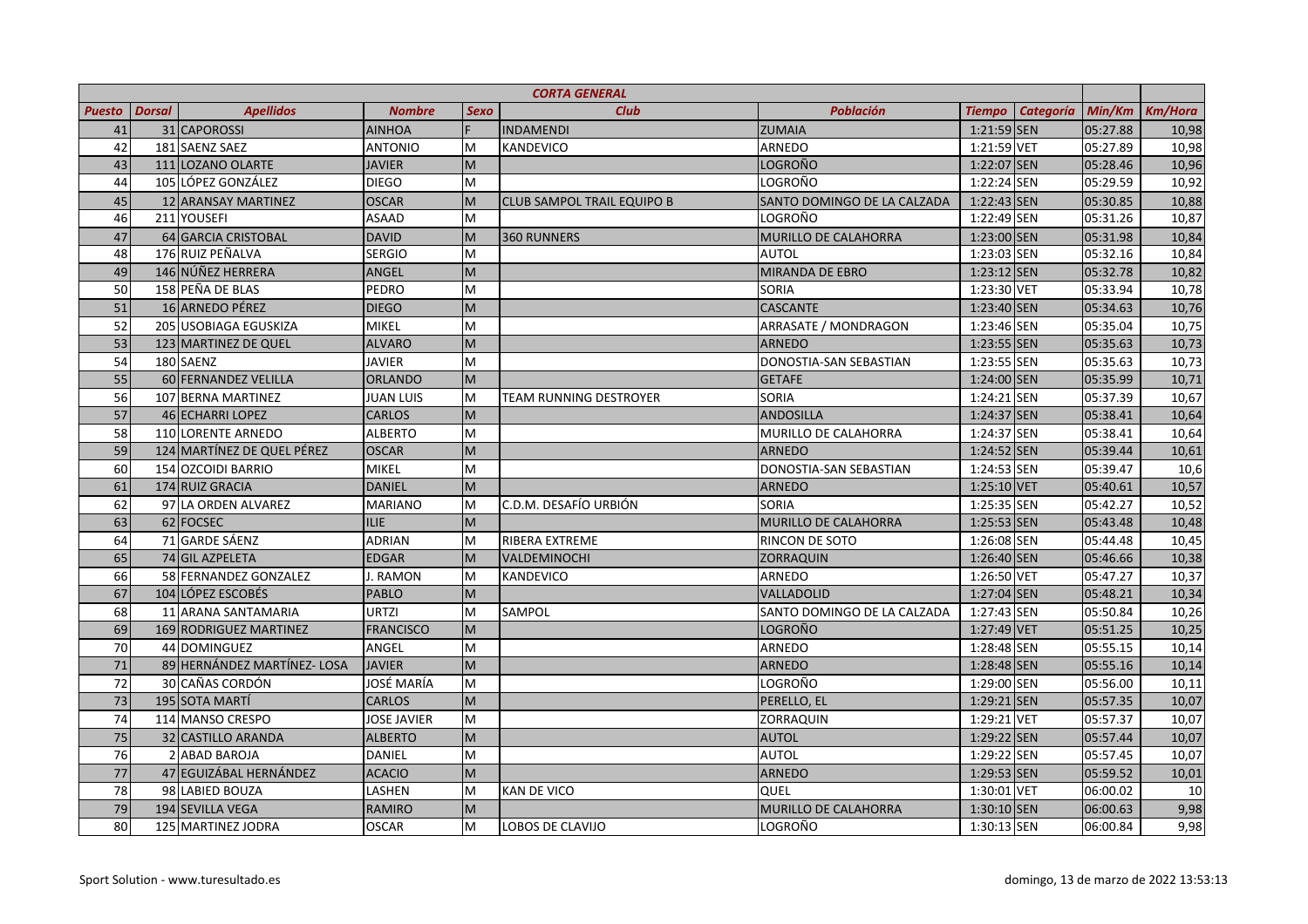| <b>CORTA GENERAL</b> |               |                              |                      |                                                                                                            |                                     |                               |                            |          |                |
|----------------------|---------------|------------------------------|----------------------|------------------------------------------------------------------------------------------------------------|-------------------------------------|-------------------------------|----------------------------|----------|----------------|
| <b>Puesto</b>        | <b>Dorsal</b> | <b>Apellidos</b>             | <b>Nombre</b>        | <b>Sexo</b>                                                                                                | <b>Club</b>                         | <b>Población</b>              | <b>Categoría</b><br>Tiempo | Min/Km   | <b>Km/Hora</b> |
| 81                   |               | 38 CRESPO RUIZ DE ESCUDERO   | <b>JONATAN</b>       | $\overline{M}$                                                                                             |                                     | <b>MIRANDA DE EBRO</b>        | $1:30:18$ SEN              | 06:01.19 | 9,97           |
| 82                   |               | 212 ZAPATEL PELÁEZ           | MANUEL               | M                                                                                                          |                                     | RINCON DE OLIVEDO O LAS CASAS | $1:30:20$ SEN              | 06:01.31 | 9,96           |
| 83                   |               | 177 RUIZ RUIZ                | <b>JORGE</b>         | M                                                                                                          |                                     | <b>ARNEDO</b>                 | 1:30:40 SEN                | 06:02.64 | 9,93           |
| 84                   |               | 150 ORDEN JIMÉNEZ            | LETICIA              | F.                                                                                                         | <b>TRITONES RIOJA</b>               | LOGROÑO                       | 1:30:41 SEN                | 06:02.68 | 9,93           |
| 85                   |               | 126 MARTÍNEZ NUÑEZ           | <b>JORGE</b>         | M                                                                                                          |                                     | LOGROÑO                       | 1:30:46 SEN                | 06:03.01 | 9,92           |
| 86                   |               | 68 GARCÍA MARTÍNEZ DE LAGUNA | <b>JOSÉ LUIS</b>     | M                                                                                                          |                                     | LOGROÑO                       | 1:30:56 VET                | 06:03.73 | 9,9            |
| 87                   |               | 65 GARCIA GONZALEZ           | <b>JOSE LUIS</b>     | M                                                                                                          | A 3,30                              | VITORIA-GASTEIZ               | 1:30:58 VET                | 06:03.85 | 9,89           |
| 88                   |               | 182 SAEZ DE VICUÑA ORTUETA   | <b>IRUNE</b>         |                                                                                                            | A 3,30                              | VITORIA-GASTEIZ               | 1:31:01 SEN                | 06:04.03 | 9,89           |
| 89                   |               | 36 COROIU                    | <b>ADRIAN MIHAIL</b> | M                                                                                                          |                                     | MURILLO DE CALAHORRA          | 1:31:05 SEN                | 06:04.32 | 9,88           |
| 90                   |               | 34 COLINO ALONSO             | <b>SILVIA</b>        |                                                                                                            |                                     | <b>ALGORTA</b>                | 1:31:05 SEN                | 06:04.32 | 9,88           |
| 91                   |               | 88 HERNÁNDEZ GÓMEZ           | <b>DIANA</b>         |                                                                                                            | CLUB MIRANDÉS DE MONTAÑA - NOVADIET | <b>MIRANDA DE EBRO</b>        | 1:31:07 SEN                | 06:04.42 | 9,88           |
| 92                   |               | 197 TAULES LOPEZ             | <b>NATALIA</b>       |                                                                                                            | <b>CM PIRINEOS</b>                  | ZARAGOZA                      | 1:31:29 SEN                | 06:05.91 | 9,84           |
| 93                   |               | 139 MURO ASENSIO             | IÑAKI                | M                                                                                                          | ULTREIA MURO ASENSIO                | LAPUEBLA DE LABARKA           | 1:31:29 SEN                | 06:05.91 | 9,84           |
| 94                   |               | 84 GUTIERREZ PEREZ           | <b>JUSTO</b>         | M                                                                                                          |                                     | LOGROÑO                       | 1:31:36 VET                | 06:06.36 | 9,83           |
| 95                   |               | 73 GIGANTE HERNÁNDEZ         | JESÚS                | M                                                                                                          |                                     | <b>VILLAMEDIANA DE IREGUA</b> | $1:31:41$ SEN              | 06:06.70 | 9,82           |
| 96                   |               | 92 IGLESIAS BAROJA           | <b>JORGE</b>         | M                                                                                                          |                                     | <b>AUTOL</b>                  | 1:31:44 SEN                | 06:06.90 | 9,81           |
| 97                   |               | 59 FERNÁNDEZ MIRANDA         | <b>RAMÓN</b>         | M                                                                                                          |                                     | MURILLO DE CALAHORRA          | 1:31:47 SEN                | 06:07.08 | 9,81           |
| 98                   |               | 95 JAIME LÓPEZ               | <b>MARIO</b>         | M                                                                                                          |                                     | MURILLO DE CALAHORRA          | 1:31:47 SEN                | 06:07.08 | 9,81           |
| 99                   |               | 94 IGLESIAS RUIZ             | <b>ADRIANA</b>       | F                                                                                                          | +RUN                                | <b>AUTOL</b>                  | 1:32:36 SEN                | 06:10.39 | 9,72           |
| 100                  |               | 118 MARTÍN MARTÍN            | <b>JAVIER</b>        | M                                                                                                          | 360 RUNNERS                         | MURILLO DE CALAHORRA          | 1:32:40 SEN                | 06:10.66 | 9,71           |
| 101                  |               | 86 HERCE JIMENEZ             | <b>NORA</b>          |                                                                                                            |                                     | <b>AUTOL</b>                  | 1:32:55 SEN                | 06:11.65 | 9,69           |
| 102                  |               | 26 BRAVO RUIZ                | <b>OSCAR</b>         | M                                                                                                          | RIBERA EXTREME                      | RINCON DE SOTO                | 1:32:57 SEN                | 06:11.79 | 9,68           |
| 103                  |               | 121 MARTINEZ                 | <b>JOEL</b>          | M                                                                                                          |                                     | LOGROÑO                       | $1:33:16$ VET              | 06:13.06 | 9,65           |
| 104                  |               | 56 FERNANDEZ                 | PEDRO                | M                                                                                                          |                                     | VITORIA-GASTEIZ               | 1:33:24 SEN                | 06:13.59 | 9,64           |
| 105                  |               | 8 ÁLVAREZ MARTÍNEZ           | <b>SERGIO</b>        | M                                                                                                          | <b>IGEA RUNNERS</b>                 | <b>IGEA</b>                   | 1:33:27 SEN                | 06:13.79 | 9,63           |
| 106                  |               | 101 LEON MURO                | <b>IVAN</b>          | M                                                                                                          |                                     | <b>ARNEDO</b>                 | 1:33:40 SEN                | 06:14.64 | 9,61           |
| 107                  |               | 119 MARTIN PEREZ             | LUIS                 | $\mathsf{M}% _{T}=\mathsf{M}_{T}\!\left( a,b\right) ,\ \mathsf{M}_{T}=\mathsf{M}_{T}\!\left( a,b\right) ,$ |                                     | <b>AUTOL</b>                  | 1:33:51 SEN                | 06:15.36 | 9,59           |
| 108                  |               | 151 ORIO GIL                 | ANGELA               | F.                                                                                                         | <b>BIZIKUME</b>                     | URESARANTZE                   | 1:34:05 SEN                | 06:16.27 | 9,57           |
| 109                  |               | 1 ABAD ALONSO                | <b>FELIX</b>         | M                                                                                                          |                                     | AUTOL                         | 1:34:07 SEN                | 06:16.43 | 9,56           |
| 110                  |               | 159 PEÑARANDA SOMOVILLA      | <b>ISMAEL</b>        | M                                                                                                          |                                     | LOGROÑO                       | 1:34:07 SEN                | 06:16.44 | 9,56           |
| 111                  |               | 91 HIDALGO SÁNCHEZ           | <b>DAVID</b>         | M                                                                                                          |                                     | <b>ARNEDO</b>                 | 1:34:20 SEN                | 06:17.32 | 9,54           |
| 112                  |               | 201 TORTAJADA MODREGO        | CÉSAR                | M                                                                                                          | <b>OCR NAVARRA</b>                  | <b>CASCANTE</b>               | 1:34:20 SEN                | 06:17.33 | 9,54           |
| 113                  |               | 10 ANTOÑANZAS CASTILLO       | CARMEN               |                                                                                                            |                                     | MURILLO DE CALAHORRA          | 1:34:21 VET                | 06:17.38 | 9,54           |
| 114                  |               | 173 RUIZ DOMÍNGUEZ           | <b>ANA</b>           | F.                                                                                                         |                                     | <b>ARNEDO</b>                 | 1:34:28 SEN                | 06:17.85 | 9,53           |
| 115                  |               | 14 ARDEO BILBAO              | <b>JABI</b>          | M                                                                                                          |                                     | URESARANTZE                   | 1:34:28 VET                | 06:17.85 | 9,53           |
| 116                  |               | 53 ESPARZA RIPA              | <b>JUAN CARLOS</b>   | M                                                                                                          | ATLETISMO DE SAN ADRIAN             | <b>SAN ADRIAN</b>             | 1:34:28 SEN                | 06:17.87 | 9,53           |
| 117                  |               | 170 RODRÍGUEZ MOLINA         | <b>EUGENIO</b>       | M                                                                                                          |                                     | MURILLO DE CALAHORRA          | 1:34:42 VET                | 06:18.79 | 9,5            |
| 118                  |               | 191 SANZ DE AYALA LORENTE    | <b>EDUARDO</b>       | M                                                                                                          |                                     | RIBAFORADA                    | 1:34:50 SEN                | 06:19.30 | 9,49           |
| 119                  |               | 156 PARAISO ROMEA            | <b>JESUS ANGEL</b>   | M                                                                                                          | <b>SAMPOL TRAIL</b>                 | SANTO DOMINGO DE LA CALZADA   | 1:36:01 VET                | 06:24.06 | 9,37           |
| 120                  |               | 138 MUÑOZ                    | <b>FELIX</b>         | M                                                                                                          |                                     | MURILLO DE CALAHORRA          | 1:37:00 VET                | 06:27.95 | 9,28           |